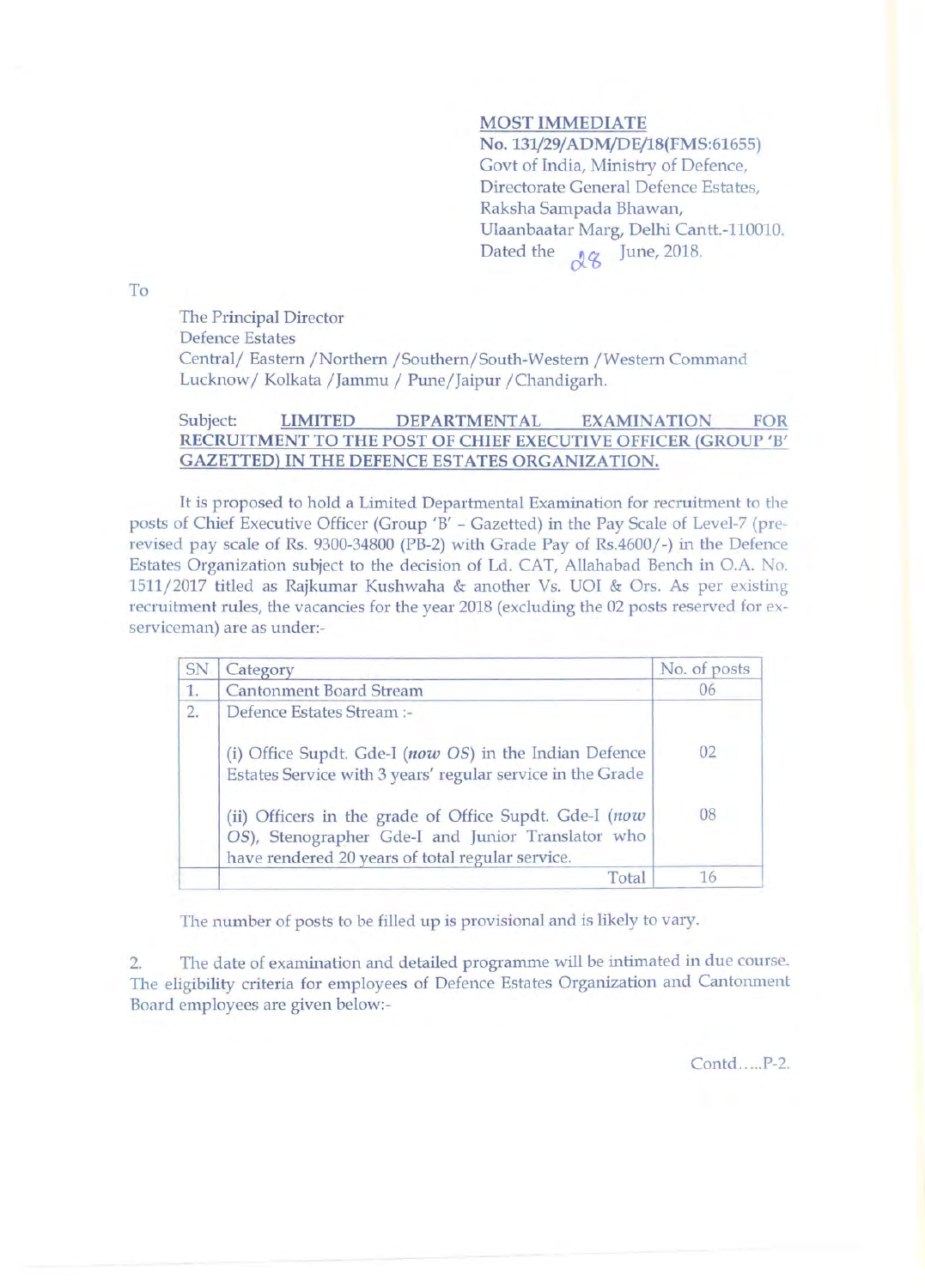#### For Defence Estates Employees

- (a) Office Supdt. Gde-I (now OS) in the Indian Defence Estates Service with 3 years' regular service in the Grade as on 01.08.2018
- (b) Officers in the grade of Office Supdt. Gde-I, Stenographers Grade-I and Junior Hindi Translators who have rendered 20 years total regular service as on - 01.08.2018.

*Note: While computing 20 years of qualifying service experience of an employee*  in any other department of the Central Government will be taken into account *provided he has been permanently absorbed in the Defence Estates Service/Cantt.* Board as the case may be.

### For Cantonment Board Employees

Employees of the Cantomnent Boards drawing Basic Pay of not Jess than Rs.1400/- P.M. *(pre-revised)(revised Level-6)* and must have passed Matriculation Examination from a recognized University /Board/School or equivalent; and;

have rendered 20 years total regular service in the Cantonment Board as on 01.08.2018

3. You are requested to circulate this widely in your Directorate and field offices, including Cantonment Boards under your administrative control and obtain applications in prescribed form (enclosed) and forward the same duly supported by testimonials to this Dte. General (Adm.Section). The last date for receipt of applications in this Dte General is 01.08.2018. Applications received thereafter will not be entertained.

4. A copy of the syllabus for the examination is also enclosed for circulation to all concerned.

5. Please ensure that the contents of this circular are brought to the notice of all DEOs and CEOs well in time. A confirmation to this effect may be given.

ven.<br> **indica**<br>
(SharmisthaMaitra) Deputy Director General(Adm) Defence Estates

Copy to:- The Director, NIDEM, Delhi Cantt.-10. Sr. PPS to DGDE DGDE(Coord) - for circulation in DGDE. All CEOs/DEOs/ ADEOs(Indep.) Rajbhasha Anubhag/ AU&RC DMS/Guard/Float files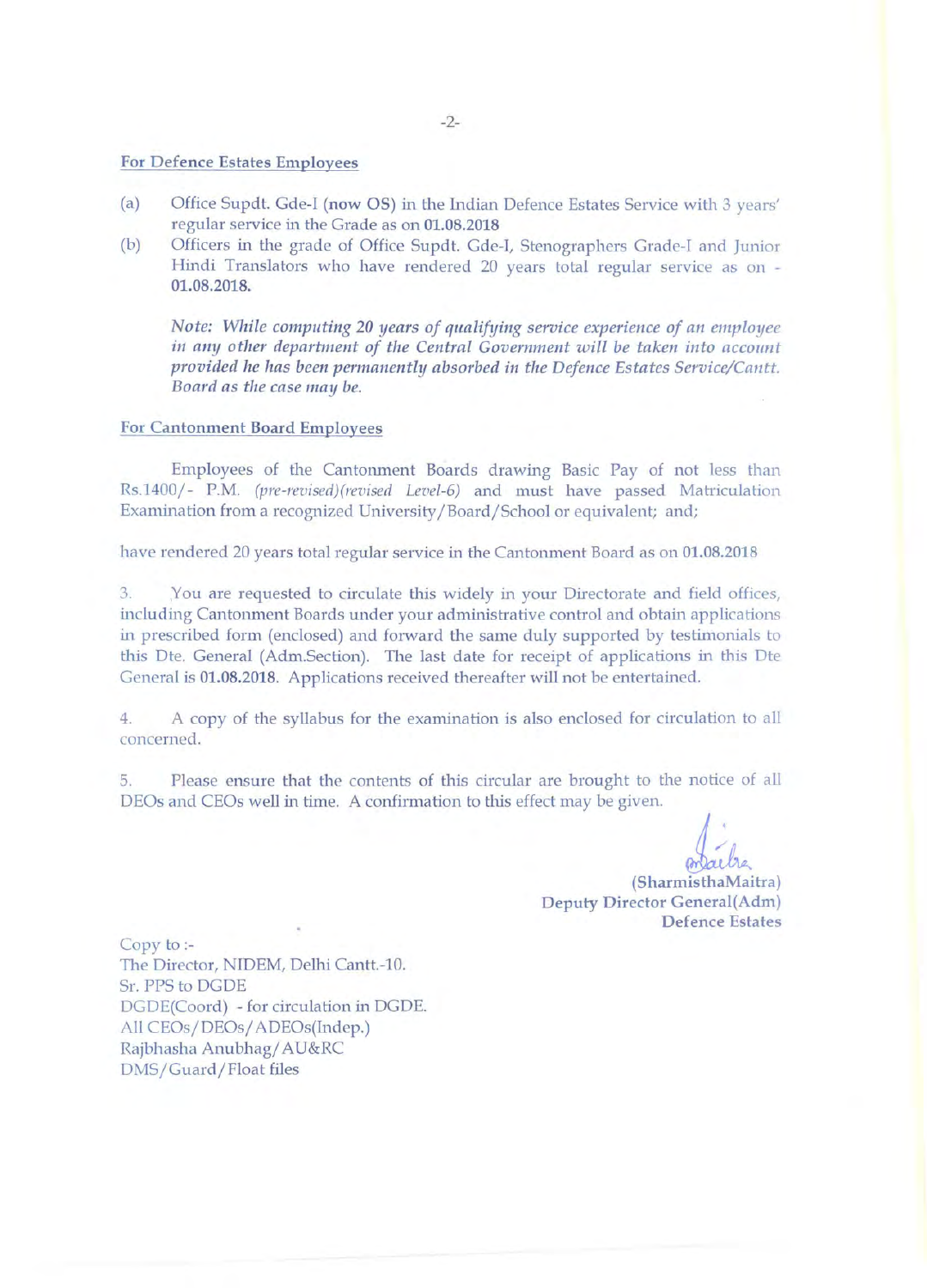# **APPLICATION FORM FOR APPEARING IN THE LIMITED DEPARTMENTAL EXAMINATION TO THE POST OF CHIEF EXECUTIVE OFFICER (CEO GROUP 'B' GAZETTED) IN THE DEFENCE ESTATES ORGANIZATION.**

|     |                                                                         |                               |   |  | PART-I |        |  |  |
|-----|-------------------------------------------------------------------------|-------------------------------|---|--|--------|--------|--|--|
| 1.  | Name of candidate                                                       |                               |   |  |        |        |  |  |
| 2.  | Designation                                                             |                               |   |  |        |        |  |  |
| 3.  | Office Address                                                          |                               |   |  |        |        |  |  |
| 4.  | <b>Permanent Address</b>                                                |                               |   |  |        |        |  |  |
| 5.  | Date of Birth                                                           |                               |   |  |        |        |  |  |
| 6.  | <b>Educational Qualifications</b>                                       |                               |   |  |        |        |  |  |
| 7.  | service                                                                 | Date of entry into continuous |   |  |        |        |  |  |
| 8.  | Period of Qualifying service                                            |                               |   |  |        |        |  |  |
| 9.  | Present Pay on the date of<br>submission of application form            |                               |   |  |        |        |  |  |
| 10. | Whether appeared in Examination<br>previously                           |                               |   |  |        |        |  |  |
|     | 11. If the answer is "Yes", please give<br>details of chances availed:- |                               |   |  |        |        |  |  |
|     | (i) Month $&$ year when appeared<br>and Roll No.                        |                               |   |  |        |        |  |  |
|     | $(ii)$ Result of the previous attempt(s) –<br>Papers-                   |                               |   |  |        |        |  |  |
|     |                                                                         |                               | Ш |  | Total  | Result |  |  |

# CERTIFICATE

Certified that the information given above is correct. I am eligible in all respects to appear in the Common Competitive Examination. In the event of anything found incorrect, my candidature may be cancelled.

Dated Signature of the candidate

#### PART-II

The particulars regarding age, educational qualifications, pay and qualifying service of the above-named official have been verified by me from his service records and it is certified that the information given above is correct.

Station: Dated : Signature  $&$  Designation of the Sponsoring officer with seal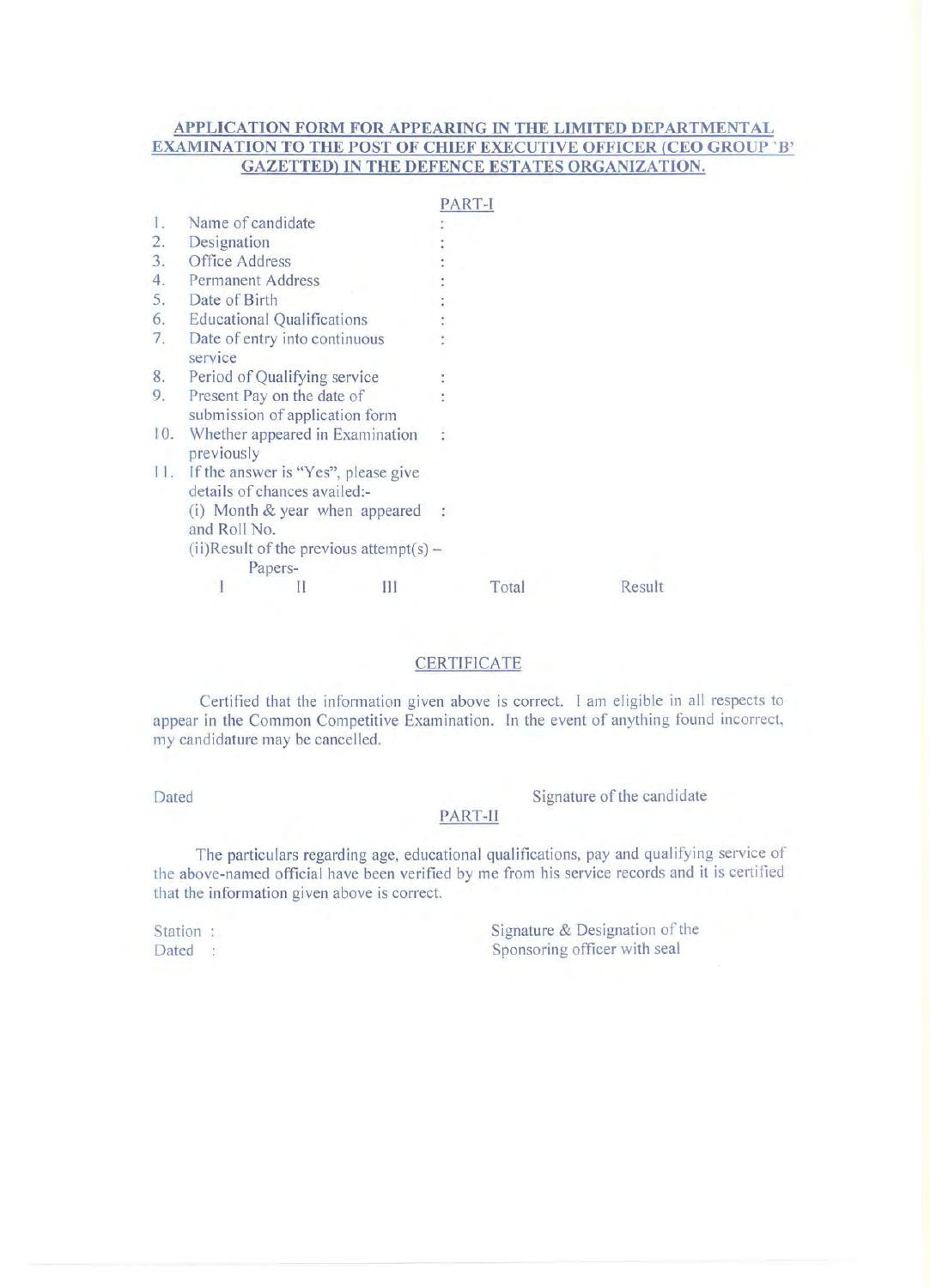## **SYLLABUS FOR LIMITED DEPARTMENTAL EXAMINATION**

## **PAPER-I :CANTONMENT ADMINISTRATION**

- 1. Definition and delimitation of Cantonments.
- 2. Constitution of Cantonment Boards.
- 3. Preparation of Electoral Rolls and conduct of Elections.
- 1. Financial management including development and resource inoculation through tax and non-tax measures.
- 5. Duties of the President, Cantonment Board, the Vice President, the Chief Executive Officer, the Health Officer and the Garrison Engineer, Inter action between the elected members and the executive wing.
- 6. Democratization of civic administration in Cantonment areas. Constitution and powers of Civil Area Committee.
- 7. Control and supervision of Cantonment administration by General Officer Commandingin-Chief and Central Government.
- 8. Powers of Cantonment Boards for enforcement of public safety measures, rendering of public and community services including public health, water supply, sanitation, medical relief, vaccination and inoculation, environmental hygiene, primary education, public convenience, public transport, libraries, parks, cultural and recreation facilities.
- 9. Regulatory functions of the Cantonment Board, public markets, slaughter houses, prevention of food adulteration.
- 10. Compulsory and discretionary duties of the Cantonment Boards.
- 11. Application of Cantonment funds and administration of property.
- 12. Regulation of building activity and management of lands in civil areas.
- 13. Provisions relating to delegated legislation including framing of bye-laws and business regulations.
- 14. Beautification measures in Cantonments.

Contd....2/-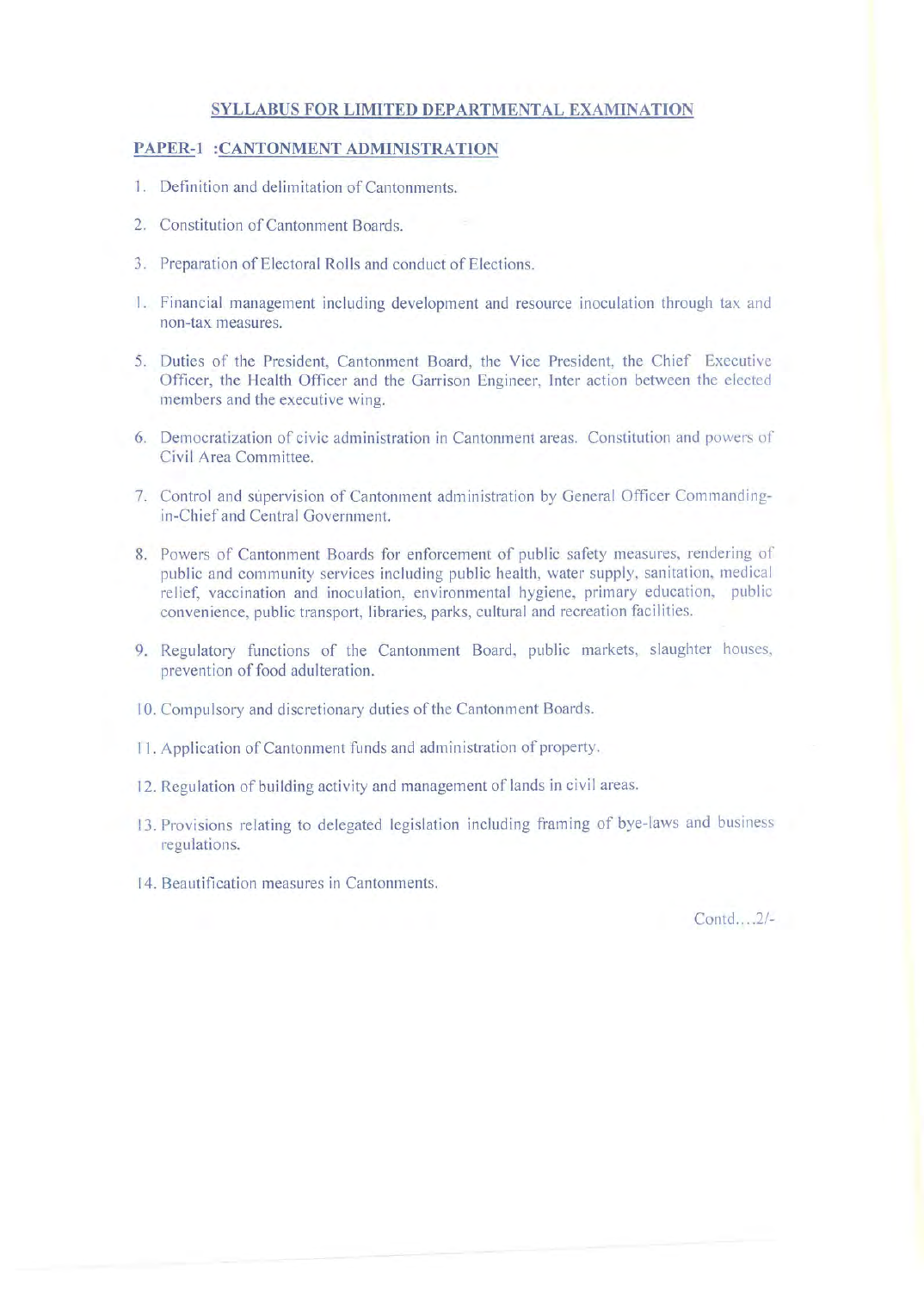### **PAPER-II :LAND ADMINISTRATION**

- I. Various land tenures in Cantonment-Old Grants/Cantonment Code leases, leases under CLAR 1925 and CLAR 1937.
- 2. Maintenance of land records under Cantt. Land Administration Rules.
- 3. Classification of lands for purposes of custody, management and control by vanous agencies under the Ministry of Defence.
- 4. Allotment of building sites on lease hold basis.
- 5. Conditions of grant of agricultural leases of defence lands.
- 6. Revised land policy for civil and bungalow areas.
- 7. Principles and procedure for preparation of Standard Table of Rent.
- 8. Custody, control and management of various types of defence lands outside Cantonments.
- 9. Law relating to and procedure for resumption of land.
- 10. Disposal of surplus lands and assets.
- II . Functional role of Defence Estates Service for hiring, requisitioning and acquisition of properties (lands and buildings) for defence purposes.
- 12. Detection, removal of encroachment and recovery of damages.
- 13. General application of Rent Control Laws in the Cantonment Areas.

## **PAPER-III : GENERAL ENGLISH**

The paper will consist of two parts:-

## **PART-I : GENERAL ENGLISH**

An essay on a subject of topical interest to test the General awareness of the candidate and his ability to express himself fluently and logically. Some of the suggested topics are :- National Integration, Unemployment, Population control, Energy Crisis, Capitalism Vs. Socialism, Non-Violence, Life in Indian Villages, Democracy Vs. Dictatorship, Adult education, Place of Women in Indian Society, Untouchables, Nuclear War, Human Rights,

Contd .... 3/-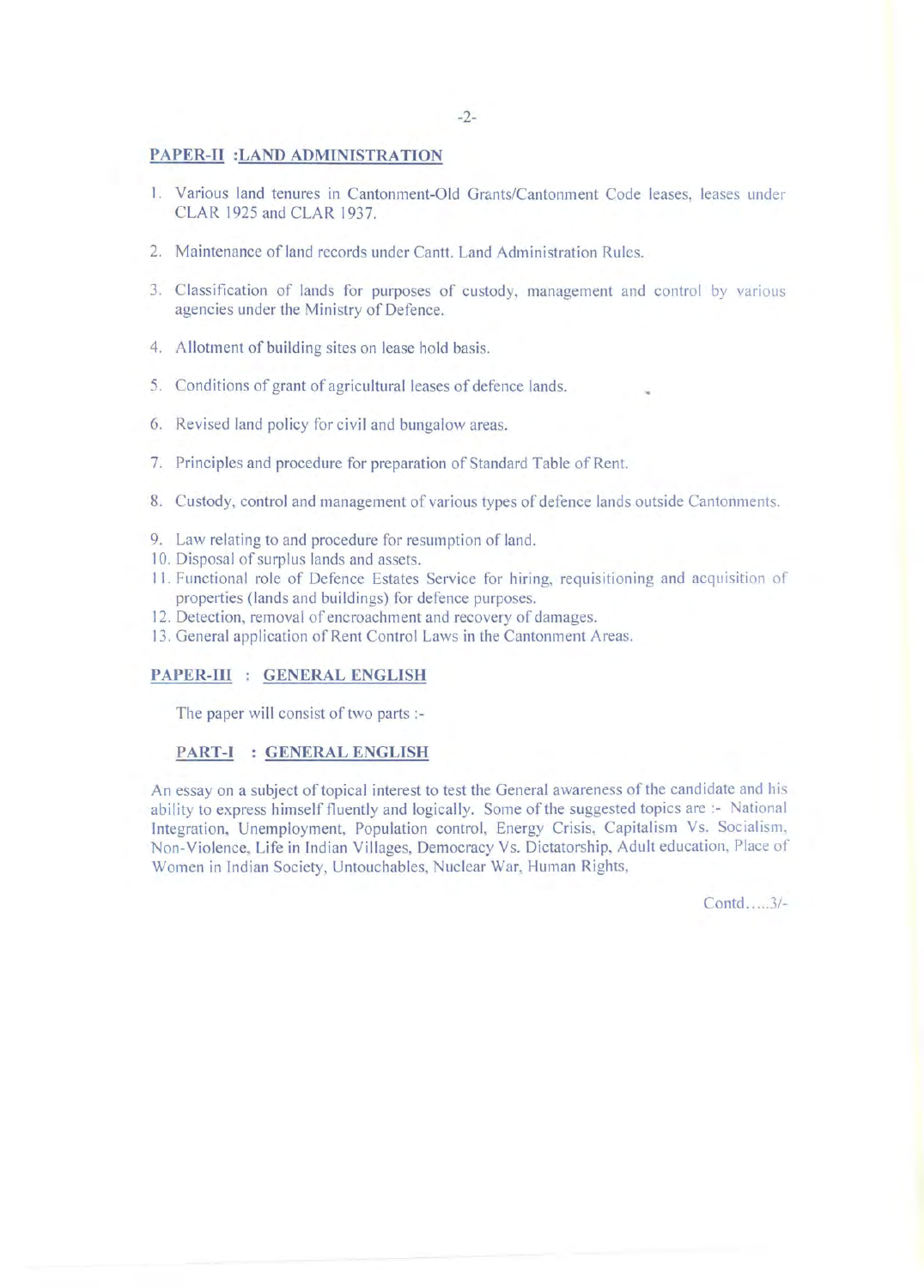- 2. Precis Writing.
- 3. Drafting of official correspondence like letters, Office Memorandum.

## **PART-II : GENERAL KNOWLEDGE**

- I. The Constitution of India with special reference to the Preamble, Fundamental Rights, Directive Principles of State Policy, the President and the Vice President, Council of Ministers, the Parliament, the Union Judiciary, Comptroller and Auditor General of India, relations between the Union and the States, Unitary features in the Constitution, Services under the Union and the States, Reservation for Scheduled Castes and Scheduled Tribes in Services, Distribution of revenue between Union and the States, Official Languages.
- 2. Indian History-Gandhian Philosophy and lndependence Movement.
- 3. Current Affairs.

\*\*\*\*\*\*\*